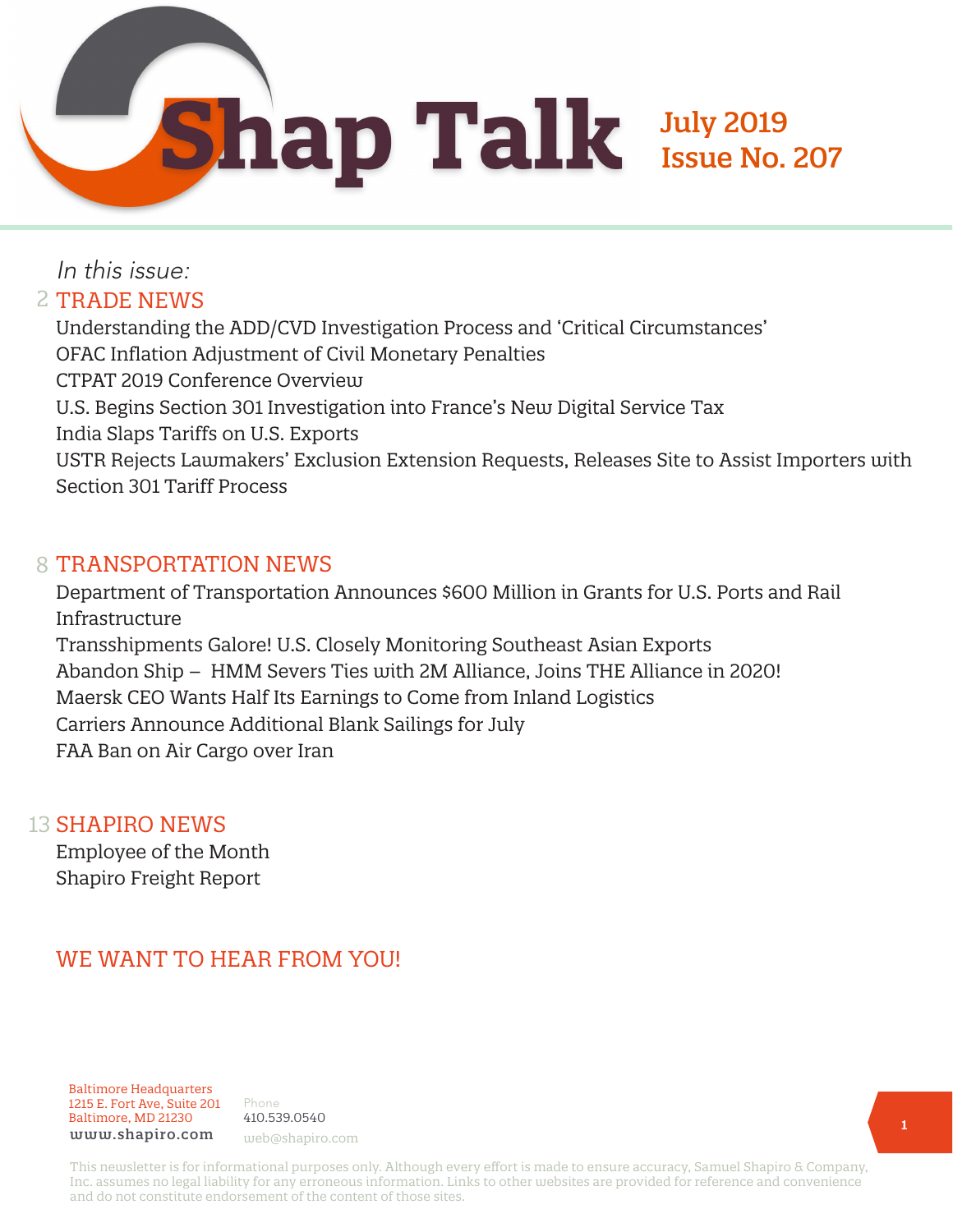

# **TRADE NEWS:**

# Understanding the ADD/CVD Investigation Process and 'Critical Circumstances'

By now, we are all fully aware that the strict enforcement of U.S. trade law is a primary focus of the Trump Administration. Since 2016, the Department of Commerce (DOC) has initiated 168 new antidumping (ADD) and countervailing duty (CVD) investigations, which represents a 211% increase when compared to the number of investigations launched by the previous administration. The DOC currently maintains 484 ADD and CVD orders which are in place to protect and provide relief to American companies impacted by unfair trade.

Aside from understanding how the ADD/CVD investigation process works, it's important for importers to understand what exactly 'critical circumstances' are and how this determination can affect their business during an ADD/CVD investigation.

What are critical circumstances?

Critical circumstances arise when the DOC determines that exporters are flooding the U.S. market with imports of a product subject to an ongoing ADD/CVD investigation.

How does that impact my business?

Importers should be aware that subject merchandise entries made after the initiation of an ADD/CVD investigation may be retroactively subject to ADD/CVD. When critical circumstances exist, the DOC will instruct CBP to suspend liquidation and collect cash deposits beginning 90 days prior to the date of its preliminary affirmative determination.

Why is this done?

This is an important tool for the DOC and the U.S. International Trade Commission (ITC) to offset the import surges during the early period of an ADD/CVD investigation.

Helpful reminders:

- The language of an ADD/CVD scope is dispositive, meaning that a product will be subject to the case or not based on the description and characteristics outlined in the scope.
- The HTS is provided for convenience only! Therefore, do not rely on the HTS alone when making an ADD/CVD determination.
- Be careful ordering and shipping large quantities of a subject merchandise during an ongoing ADD/ CVD case. If critical circumstances are found, ADD/CVD duties will be collected retroactively.

Shapiro is constantly monitoring new ADD/CVD investigations and checking entries filed by our customers.

If you have any questions about an investigation, please reach out to [compliance@shapiro.com](mailto:compliance%40shapiro.com?subject=) and we will be happy to assist.

Baltimore Headquarters Baltimore Headquarters 1215 E. Fort Ave, Suite 201 www.shapiro.com <sub>web@shapiro.com</sub> Baltimore, MD 21230

Phone Phone rnone<br>410.539.0540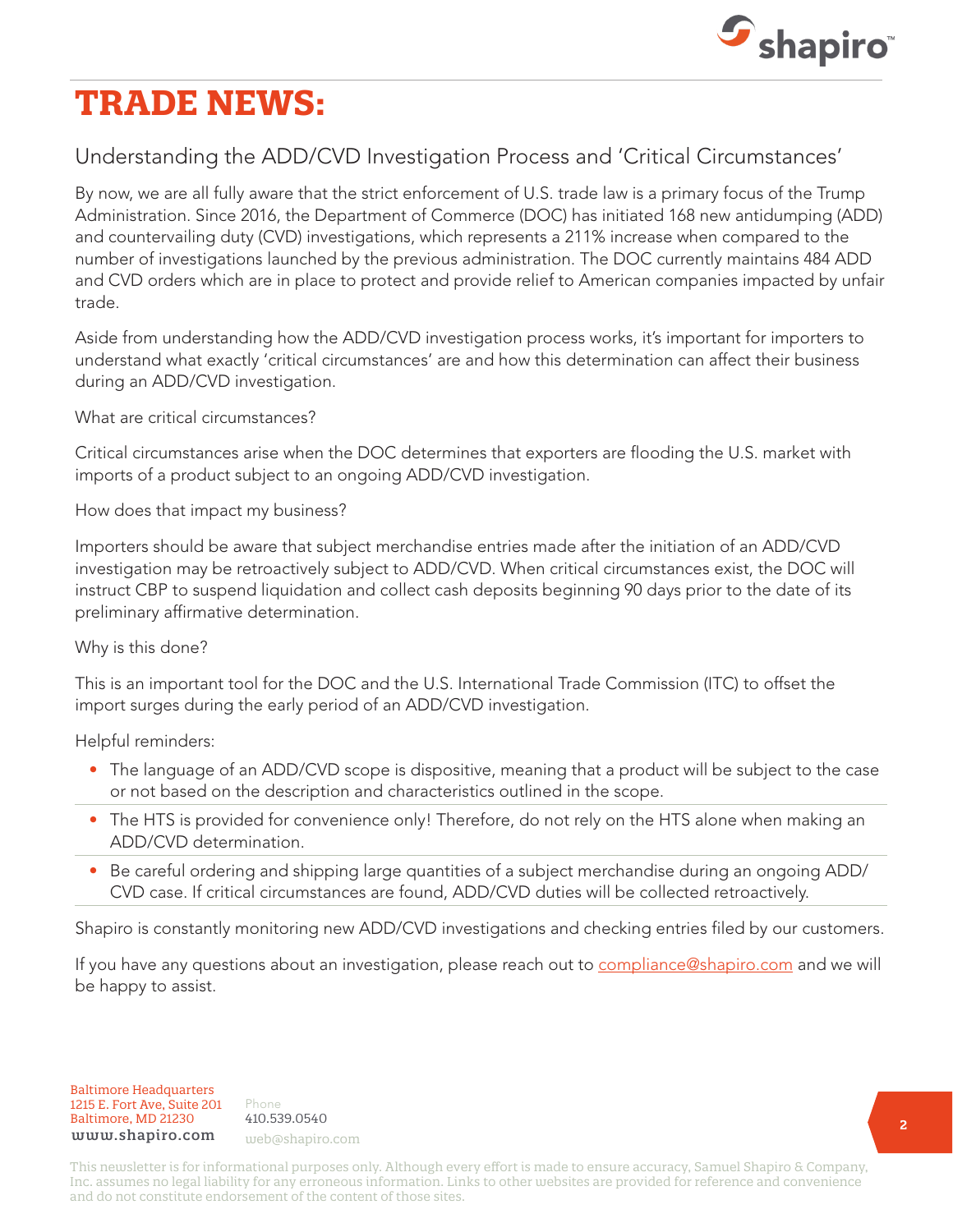

# OFAC Inflation Adjustment of Civil Monetary Penalties

The Office of Foreign Assets Control (OFAC) is currently authorized to impose Civil Monetary Penalties (CMP) pursuant to the 5 statutes listed below. To date, the OFAC has adjusted its CMPs three times in response to inflation since the Federal Civil Penalties Inflation Adjustment Improvements Act went into effect on November 2, 2015.

The 5 statutes include:

- The Trading with the Enemy Act (TWEA)
- The International Emergency Economic Powers Act (IEEPA)
- The Antiterrorism and Effective Death Penalty Act of 1996 (AEDPA)
- The Foreign Narcotics Kingpin Designation Act (FNKDA)
- The Clean Diamond Trade Act (CDTA)

The table below summarizes the existing and new maximum CMP amounts:

| <b>Statute</b> | <b>Existing Maximum</b> | <b>New Maximum</b> |
|----------------|-------------------------|--------------------|
| <b>TWEA</b>    | \$86,976                | \$89,170           |
| <b>IEEPA</b>   | \$295,141               | \$302,584          |
| <b>AEDPA</b>   | \$77,909                | \$79,874           |
| <b>FNKDA</b>   | \$1,466,485             | \$1,503,470        |
| CDTA           | \$13,333                | \$13,669           |

In addition to updating these maximum CMP amounts, the OFAC is also updating a reference to half of the IEEPA maximum CMP from \$147,571 to \$151,292.

The [Federal Register notice published on June 14th](https://www.govinfo.gov/content/pkg/FR-2019-06-14/pdf/2019-12475.pdf?utm_source=federalregister.gov&utm_medium=email&utm_campaign=subscription+mailing+list) also shows a matrix depicting the base amount of the proposed civil penalty for each category of violation in an egregious case, as well as each affected regulation.

Baltimore Headquarters Baltimore Headquarters<br>1215 E. F 1215 E. Fort Ave, Suite 201  ${\tt www.shapiro.com}$  web@shapiro.com Baltimore, MD 21230

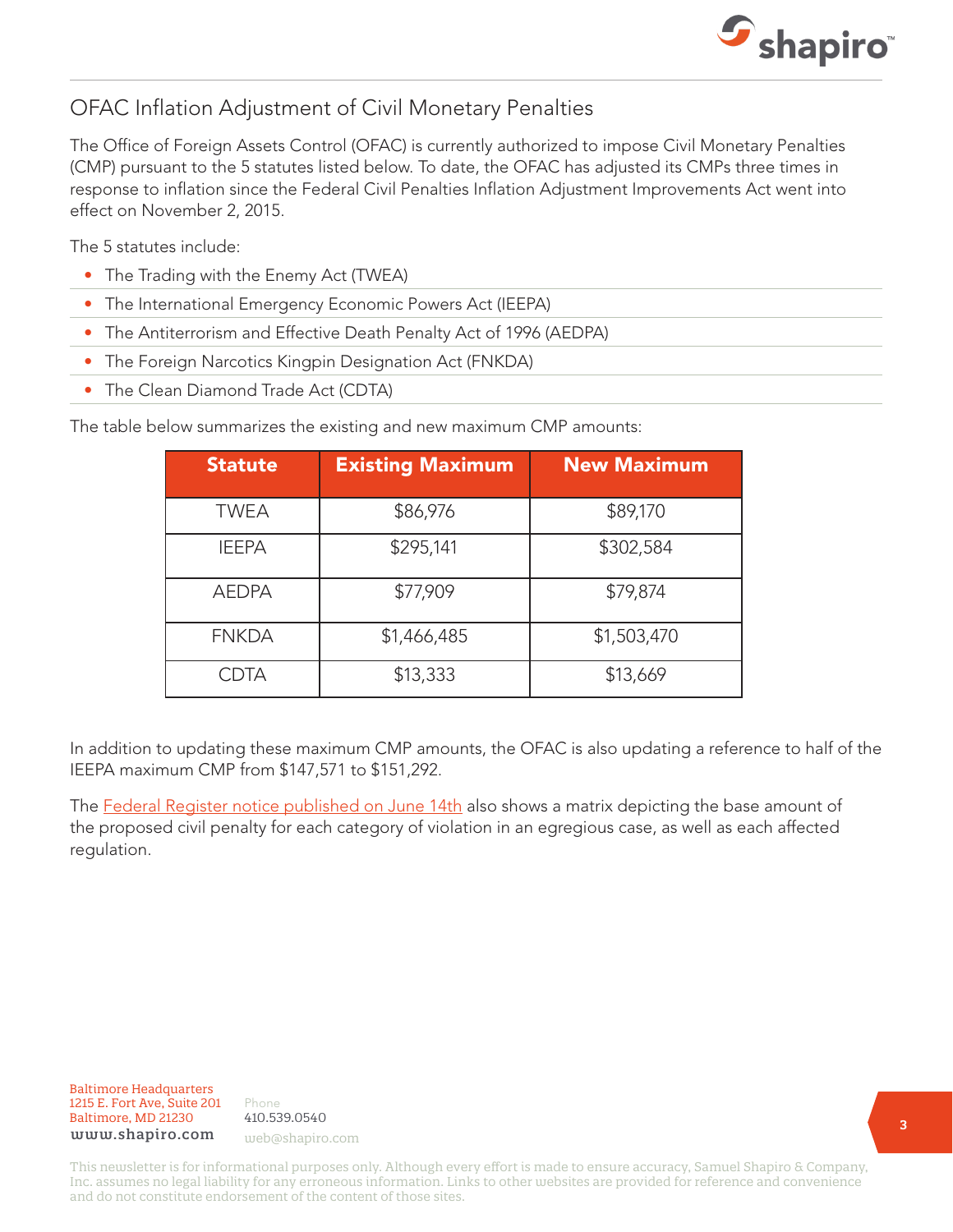

# CTPAT 2019 Conference Overview

U.S. Customs and Border Protection (CBP) held its annual [Customs Trade Partnership Against Terrorism](https://www.shapiro.com/resources/what-you-need-to-know-about-customs-trade-partnership-against-terrorism-c-tpat/)  [\(CTPAT\)](https://www.shapiro.com/resources/what-you-need-to-know-about-customs-trade-partnership-against-terrorism-c-tpat/) conference in San Antonio, Texas from June 25 – 26.

CTPAT is one layer in CBP's multi-layered cargo enforcement strategy. Through this program, CBP works with the trade community to strengthen international supply chains and improve U.S. border security. CTPAT is a voluntary public-private sector partnership program that currently boasts 11,580 registered members.

Throughout the duration of its lifetime, the CTPAT program has had strict program oversight requirements and minimum-security criteria (MSC). Now, after 17 years, CBP has updated its MSC, and used this year's conference sessions to address the new requirements.

With almost 1,600 attendees, the sessions were jam-packed. However, Customs top personnel were in full force and willing to answer all questions posed to them. CBP also advised they will strive to issue alerts, updates, and bulletins more often on specific topics and encouraged bi-directional education from CTPAT partners.

#### Major conference takeaways:

- CBP expects all CTPAT partners to have evidence of implementation and process of the new MSC updated by January 2020.
- Corporate Responsibility upper management must implement security throughout the company and have written processes and evidence of this implementation. Let everyone know your serious about security, which means making a corporate commitment and involving leadership, with representatives from all departments.
- Audit Conduct frequent audits via your ACE account and enlist the help of outside auditors if possible.
- Agriculture is a priority. With regard to the new MSC for CTPAT, include the inside and the outside of the container in your stringent inspections. Look for insects, soil, and any type of debris.
- Wood Packing Material (WPM) ensure it's compliant and marked per ISPM-15 regulations. This continues to be an issue and the non-compliant wood is bringing in unwanted pests. If "Pests of Concern" are discovered by CBP Agriculture, then the container will be returned/exported immediately. No separation of the non-compliant WPM will be allowed. 328 pests are found daily!
- If your ISF is not filed timely (72 hours out), your CTPAT benefits won't be realized and the shipment will be flagged.
- Must have more than one point of contact for CTPAT and everyone should know who the points of contact are at your company.
- Cybersecurity developing 13 common sense recommendations for ALL CTPAT entities. Cyber breaches are expensive and cause major delays.
- Exams are NOT about quota, but rather about targeting! Exams are not arbitrary. Be sure MIDs are correct and you have complete product descriptions, so CBP knows what the product is.

Baltimore Headquarters Baltimore Headquarters 1215 E. Fort Ave, Suite 201 1215 E. Fort Ave, Suite 201 Baltimore, MD 21201 Baltimore, MD 21230 www.shapiro.com web@shapiro.com

Phone Phone 410.539.0540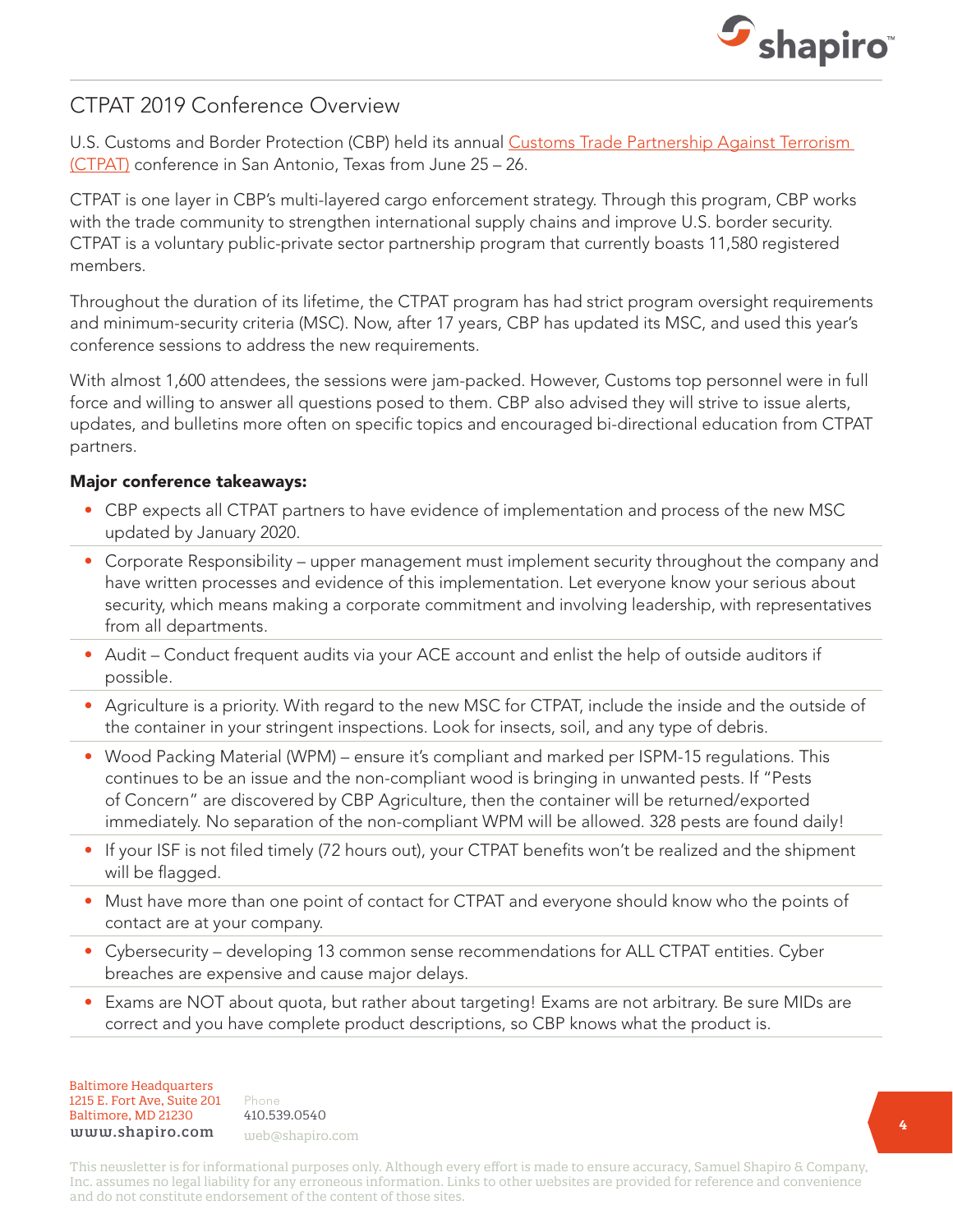

- Instruments of International Trade (IIT) inspections must be done thoroughly and must be properly documented. Don't just take a picture and check off the box, actually take a look at the container!
- Insider threats are very real and are more common than most people think. CBP points to the following Insider Threat Video - check it out [here](https://www.dhs.gov/insider-threat-trailer-and-video)!
- Select your business partner subcontractors carefully. They too must comply with security requirements. Many breaches were attributable to subcontractors.
- CBP will be looking at companies that are not using reasonable care. They may lose the ability to mitigate CTPAT penalties unless the company does a better job up front.

#### Interesting facts from the 2019 CTPAT Conference:

- Manual Garza was named the new CTPAT Program Director.
- 53% of the total value of cargo imported into the U.S. is through CTPAT members.
- 96 companies have been suspended.
- 120 companies have been removed.
- If you're a CTPAT member, the overall exam rate is 0.53 of 1%.
- Exam rate for Non-CTPAT members is 2%.
- Only 3% of all supply chain incidents involved CTPAT partners.
- 91% of all cybercrimes start with an email. That's why training for staff on cybersecurity is now a must.

#### CTPAT Membership is open to 12 different business entities in the supply chain:

- U.S. Importers
- U.S. Exporters
- U.S. Customs Brokers
- U.S. Highway Carriers (Canada and Mexico)
- Mexican Long Haul Highway Carriers
- Air Carriers
- Consolidators
- Third Party Logistics Providers
- Rail Carriers
- Sea Carriers
- Foreign Manufacturers
- U.S. Marine Port Authority & Terminal Operators

#### Baltimore Headquarters Baltimore Headquarters 1215 E. Fort Ave, Suite 201 www.shapiro.com <sub>web@shapiro.com</sub> Baltimore, MD 21230

Phone Phone rnone<br>410.539.0540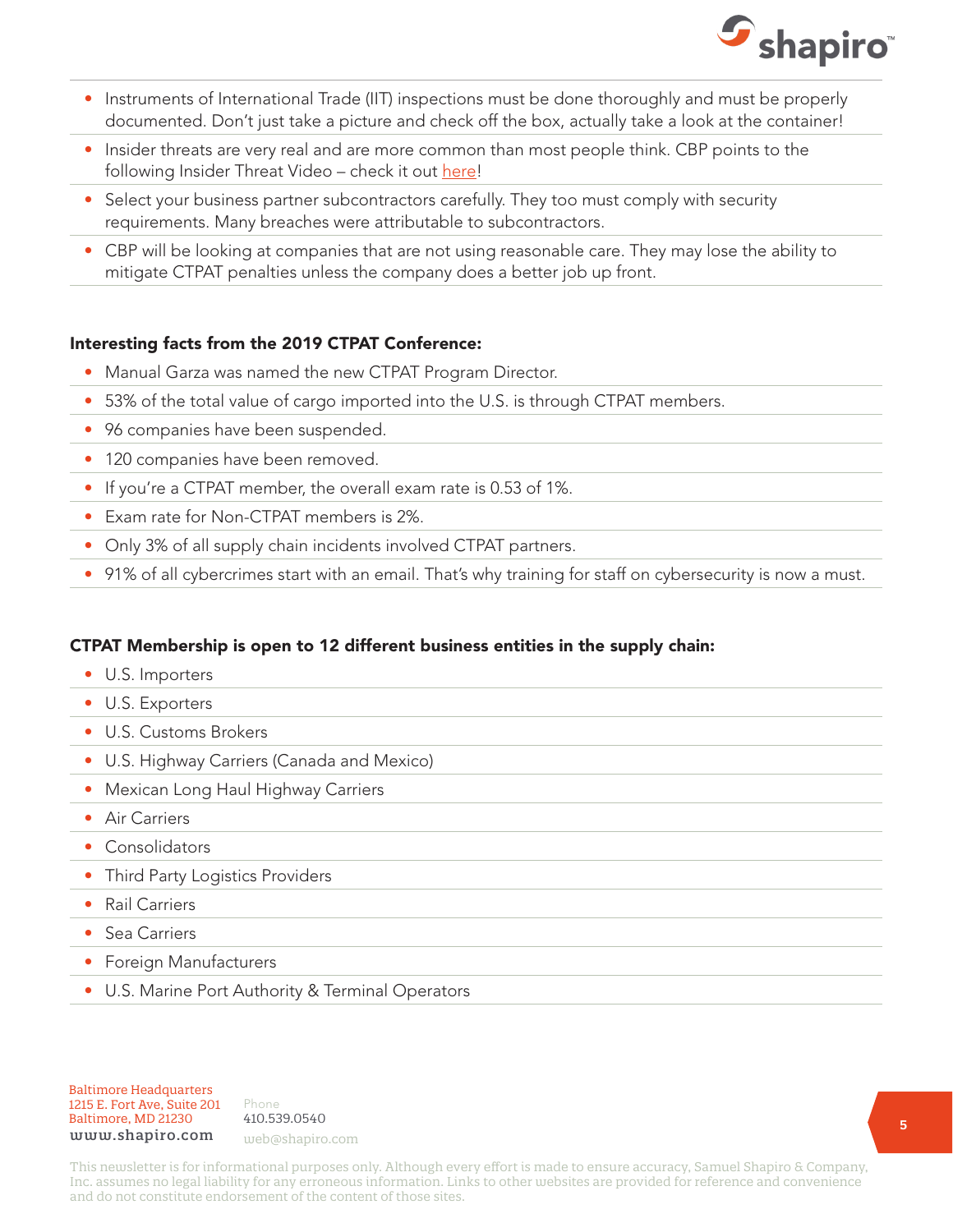

#### Program benefits include:

- Reduced number of CBP examinations.
- Front of the line inspections.
- Possible exemption from Stratified Exams.
- Shorter wait times at the border.
- Assignment of a Supply Chain Security Specialist to the company.
- Access to the Free and Secure Trade (FAST) Lanes at the land borders.
- Access to the CTPAT web-based Portal system and a library of training materials.
- Possibility of enjoying additional benefits by being recognized as a trusted trade Partner by foreign Customs administrations that have signed Mutual Recognition with the United States.
- Eligibility for other U.S. Government pilot programs, such as the Food and Drug Administration's Secure Supply Chain program.
- Business resumption priority following a natural disaster or terrorist attack.
- Importer eligibility to participate in the Importer Self-Assessment Program (ISA).
- Priority consideration at CBP's industry-focused Centers of Excellence and Expertise.

Interested in finding out more, or becoming a CTPAT partner? Contact [compliance@shapiro.com](mailto:mailto:%20compliance%40shapiro.com%20?subject=) for assistance!

#### U.S. Begins Section 301 Investigation into France's New Digital Service Tax

On July 10th, the Trump Administration announced it was launching a [Section 301](https://www.shapiro.com/tariffs/tariff-news/) investigation into France's newly passed Digital Service Tax (DST), which represents a 3% tax on total revenues generated by technology companies on an annual basis.

The Office of the U.S. Trade Representative (USTR) argues that France's additional tax unfairly targets U.S. technology companies and will explore whether or not Section 301 tariffs on certain French products are necessary. At this time, the USTR will focus primarily on U.S. companies directly affected by the duties, with the investigation being retroactive as of January 1st, 2019.

Please refer to the schedule below for all consideration and comment deadlines:

- August 12, 2019: Submission of all pre-hearing written comments due.
- August 19, 2019: Public hearing on the Section 301 Committee.
- August 26, 2019: Submission of all written comments due, including post-hearing rebuttal comments.

Baltimore Headquarters 1215 E. Fort Ave, Suite 201 Baltimore, MD 21230 410.539.0540 www.shapiro.com web@shapiro.com

Phone 410.539.0540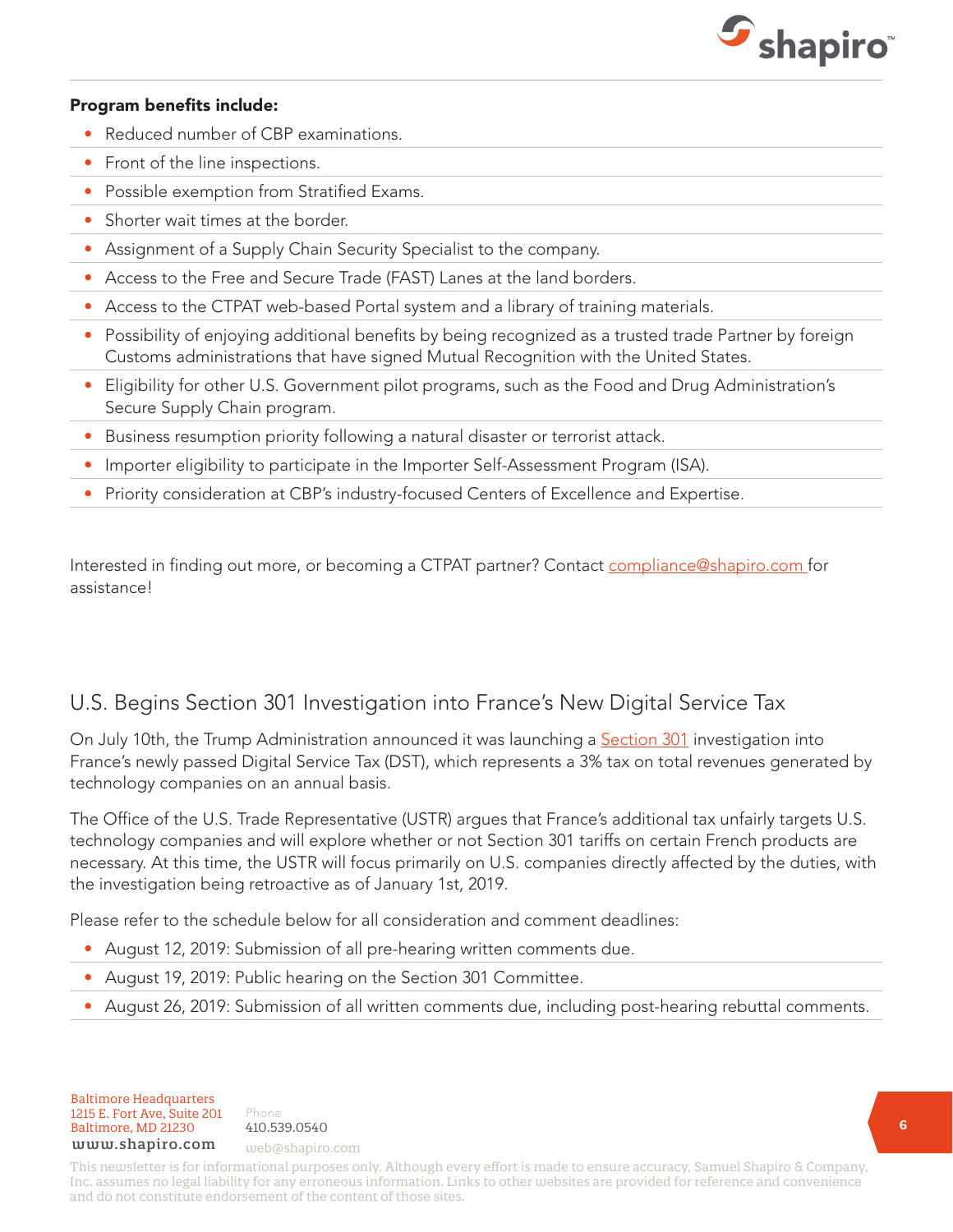

French officials announced they would repeal the tax if the Organization for Economic Cooperation and Development (OECD) can collectively agree upon and enforce an international tax on technology services moving forward. However, officials argue it could take more than a year for such an agreement to come to fruition.

Shapiro is proactively monitoring the situation and will provide updates as they become available.

### India Slaps Tariffs on U.S. Exports

The same tit-for-tat trade mentality that has enveloped U.S. - China trade over the past year has now seeped into U.S. – India trade relations. Effective June 16th, India added 70% tariffs on 28 U.S. exports, including various chemicals, almonds, lentils and apples.

The official announcement and implementation comes nearly a year after India first threatened to impose additional tariffs in an effort to fight U.S. import duties placed on Indian steel and aluminum. However, President Trump's [decision to revoke India's Generalized System of Preferences \(GSP\) status](https://www.shapiro.com/alerts/india-to-lose-gsp-status-wednesday-june-5th/) on June 5th, in light of India's inability to ensure the U.S. "equitable and reasonable access to its markets", has caused the Indian government to enact additional tariffs.

Historical data on the GSP program demonstrates that American companies have saved more money utilizing the program out of India than any other country. India's GSP status provided preferential treatment to nearly \$5.6 billion worth of Indian exports, of the nearly \$142 billion traded between the two countries annually.

It's been reported that U.S. companies importing from India will now pay in excess of \$300 million in additional duties per year.

Are you worried your product might be affected by the new U.S. – India tariffs or India's loss of GSP status? Please reach out to Shapiro's [compliance team](mailto:compliance@shapiro.com) today to speak to an expert!

#### USTR Rejects Lawmakers' Exclusion Extension Requests, Releases Site to Assist Importers with Section 301 Tariff Process

Per our [Shap Flash on June 14th](https://www.shapiro.com/alerts/congress-extension-section-301-exclusions/), members of Congress sought automatic extensions on Section 301 List 1 products that were already granted one-year exclusions by the office of the U.S. Trade Representative (USTR). The exclusions expired on July 6th, 2019, marking a one-year period since the U.S. first imposed an additional 25% duties on Chinese products on July 6th, 2018.

At this time, it is our understanding that importers will need to re-submit exclusion requests on Section 301 [List 1](https://www.shapiro.com/wp-content/uploads/Tariff-List-1.pdf) goods, as the USTR has yet to respond to lawmakers' requests as of the July 6th anniversary/ deadline. Please contact our *compliance experts* today should you need assistance in refiling your Section 301 List 1 exclusion.

Additionally, after months of confusion, the USTR recently created a website designed to help importers navigate the **Section 301 Tariff** process, including an HTS search tool, along with other helpful features.

Baltimore Headquarters Baltimore Headquarters 1215 E. Fort Ave, Suite 201 www.shapiro.com web@shapiro.com Baltimore, MD 21230

Phone 410.539.0540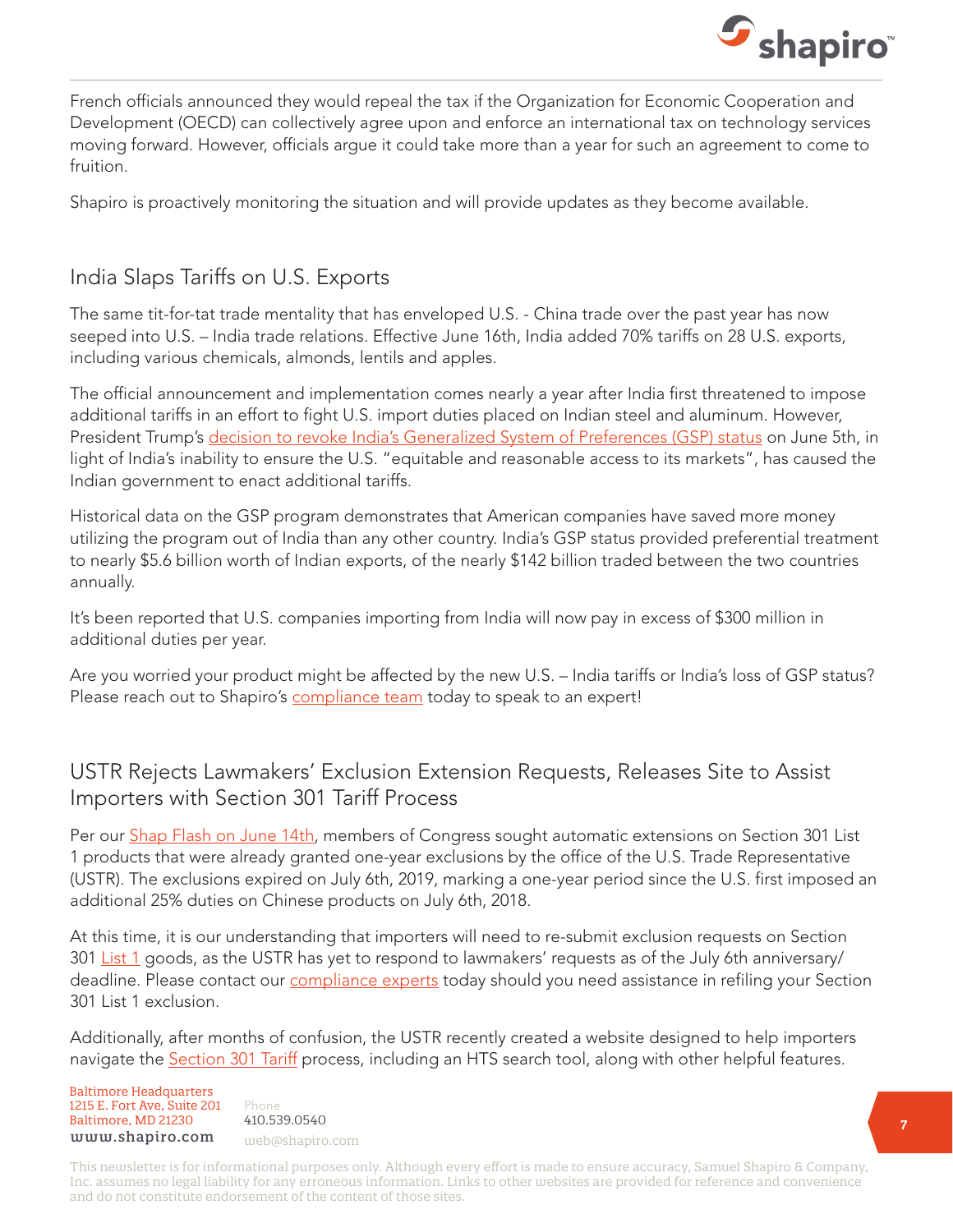

For assistance in determining whether your product is eligible to apply for exclusion, the new site houses a built-in search engine to provide assistance with the following:

- Knowing Your HTS Subheading
	- ◊ Allows you to search by 8-digit HTS Subheading to obtain information about a proposed or ongoing Section 301 tariff action.
- Finding Your HTS Subheading
	- ◊ To determine if an HTS Subheading is subject to a proposed or ongoing Section 301 Tariff Action, enter the 8-digit HTS Subheading into the search field, and press SEARCH.
	- ◊ The HTS Subheadings are sorted into four separate tariff actions.
	- ◊ Each HTS Subheading includes a corresponding article description.
- Submitting a Comment or Exclusion Request Based on Your HTS Subheading
	- $\Diamond$  If the comment period or product exclusion request period is open for a tariff action, the due date will include a hyperlink that will direct you to the relevant requlations, gov electronic docket where a comment or product exclusion request may be submitted.
- Understanding Your Exclusion Status on Submitted Comments
	- $\Diamond$  To determine you product exclusion status, visit the Product Exclusion Process section on the \$34 [Billion Trade Action \(List 1\)](https://ustr.gov/issue-areas/enforcement/section-301-investigations/section-301-china/34-billion-trade-action /), [\\$16 Billion Trade Action \(List 2\),](https://ustr.gov/issue-areas/enforcement/section-301-investigations/section-301-china/16-billion-trade-action /) or [\\$200 Billion Trade Action \(List 3\)](https://ustr.gov/issue-areas/enforcement/section-301-investigations/section-301-china/200-billion-trade-action /) webpages.

Click [here](https://ustr.gov/issue-areas/enforcement/section-301-investigations/search) to view the USTR's official site.

# **TRANSPORTATION NEWS**

### Department of Transportation Announces \$600 Million in Grants for U.S. Ports and Rail Infrastructure

The U.S. Department of Transportation (DOT) has announced new grants under the Port Infrastructure Development Program and the Consolidated Rail Infrastructure and Safety Improvements Program to improve infrastructure efficiency and safety at ports and rail hubs.

- Port Infrastructure Development Program (2019): 1/3 of funding will go to the country's top 15 ports by 2016 volume; funding for rail improvements is focused on addressing the perennial bottlenecks in coastal areas.
- Consolidated Rail Infrastructure and Safety Improvements Program (2019): This will entail safety improvements to enhance service reliability, at-grade railroad crossing and the resumption of service along decommissioned rail lines near rail hubs in California, the Midwest, Louisiana, and Florida to support regional rail networks.

Baltimore Headquarters 1215 E. Fort Ave, Suite 201 **Baltimore, MD 21230** 410.539.0540 www.shapiro.com web@shapiro.com

Phone 410.539.0540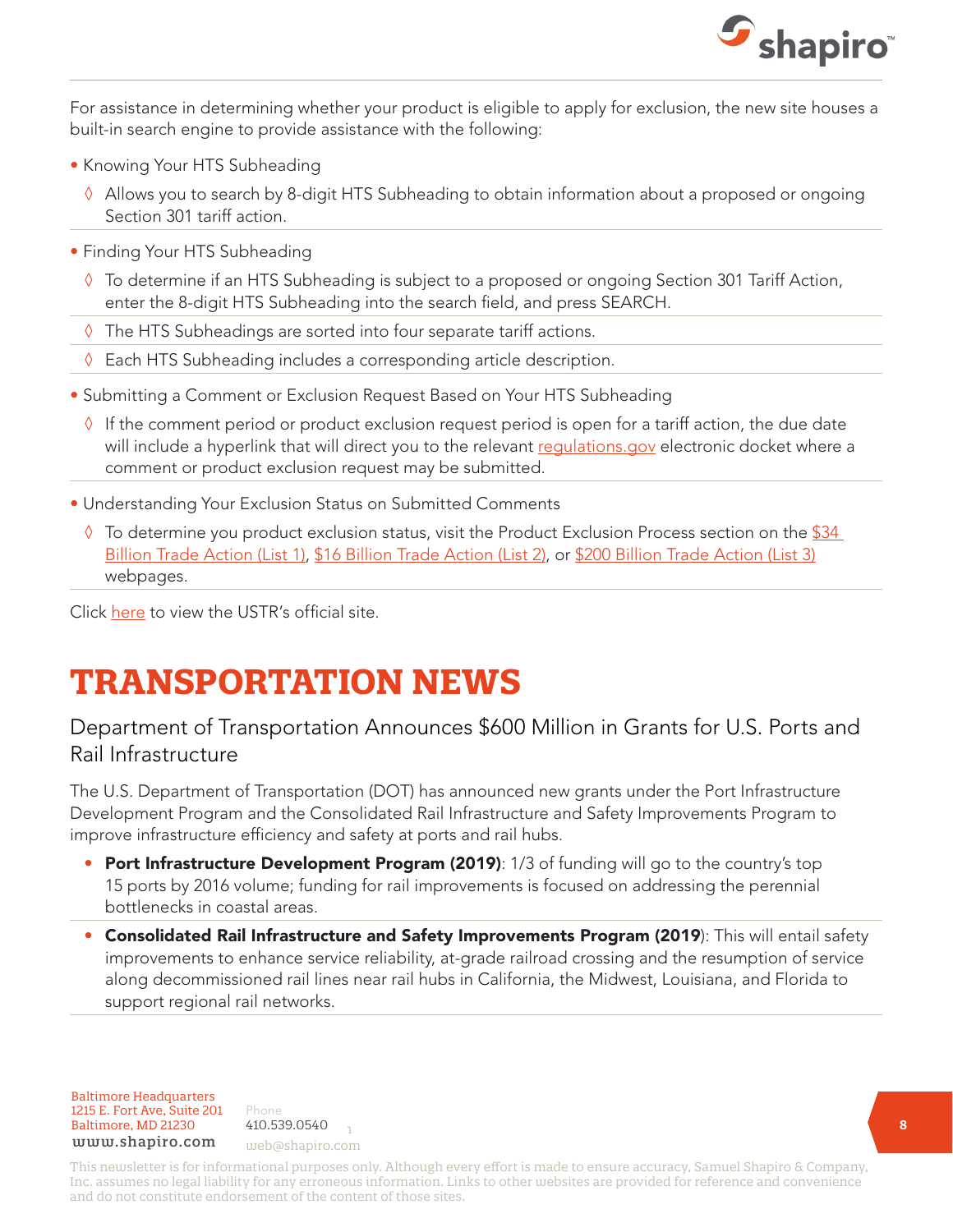

The grants represent the first step in the \$900 million Better Utilizing Investments to Leverage Development (BUILD) Transportation Discretionary Grants program. The program was created by Transportation Secretary Elaine Chao as a means of reinvesting in surface transportation infrastructure across the country.

The plan faces a strong headwind in the form of the country's aging transportation infrastructure. However, the U.S. has made progress in addressing its infrastructure backlog, moving from a 'D+' grade in 2017 to a grade of 'C' in 2019 (as recorded by the American Society of Civil Engineers), with bridges and roads showing marked improvement.

#### Transshipments Galore! U.S. Closely Monitoring Southeast Asian Exports

Per our [June Shap Talk article](https://www.shapiro.com/newsletters/june-2019-issue-206/#st-4), the quest for identifying and implementing sourcing alternatives, especially throughout Southeast Asia, was expected to intensify as U.S. importers continue to struggle with Section 301 tariffs on Chinese products. As CBP continues to grapple with [rules of origin violations,](https://www.shapiro.com/newsletters/june-2019-issue-206/#st-4) both U.S. and foreign officials are beginning to heavily monitor transshipments for signs of foul play.

#### U.S. – Cambodia:

On June 19th, Reuters reported that multiple companies sending Chinese goods through Cambodia will receive transshipment fines from the United States. According to the U.S. embassy, "these companies are located in Cambodia's Sihanoukville Special Economic Zone."

#### U.S. – Vietnam:

Similarly, in an effort to maintain positive relations with the United States, Vietnam's government announced that it will begin proactively pursuing exporters avoiding U.S. tariffs via transshipments through the country.

In wake of the news that the U.S.-Vietnam trade surplus reached \$45.9 billion, Panjiva, an internationally renowned trade intelligence firm, published an analysis of 400 Vietnamese products that moved manufacturing out of China due to Section 301 tariffs. In the 12 months leading up to April 2019, major companies such as Sumitomo Electric & Yazaki made large sourcing switches in both the high and low-tech product markets.

Regarding higher tech products, such as mobile phones:

- Chinese exports fell \$3.67 billion year-over-year.
- Vietnamese exports rose \$2.73 billion year-over-year.

Regarding lower tech products, such as furniture & electric cables:

- Vietnam has picked up 72.8% of the drop in Chinese ocean exports of furniture.
- Vietnam has picked up 43.6% of the drop in Chinese ocean exports of electric cables.

Baltimore Headquarters Baltimore Headquarters 1215 E. Fort Ave, Suite 201 1215 E. Fort Ave, Suite 201 Baltimore, MD 21230  ${\tt www.shapiro.com}$  web@shapiro.com

Phone Phone 410.539.0540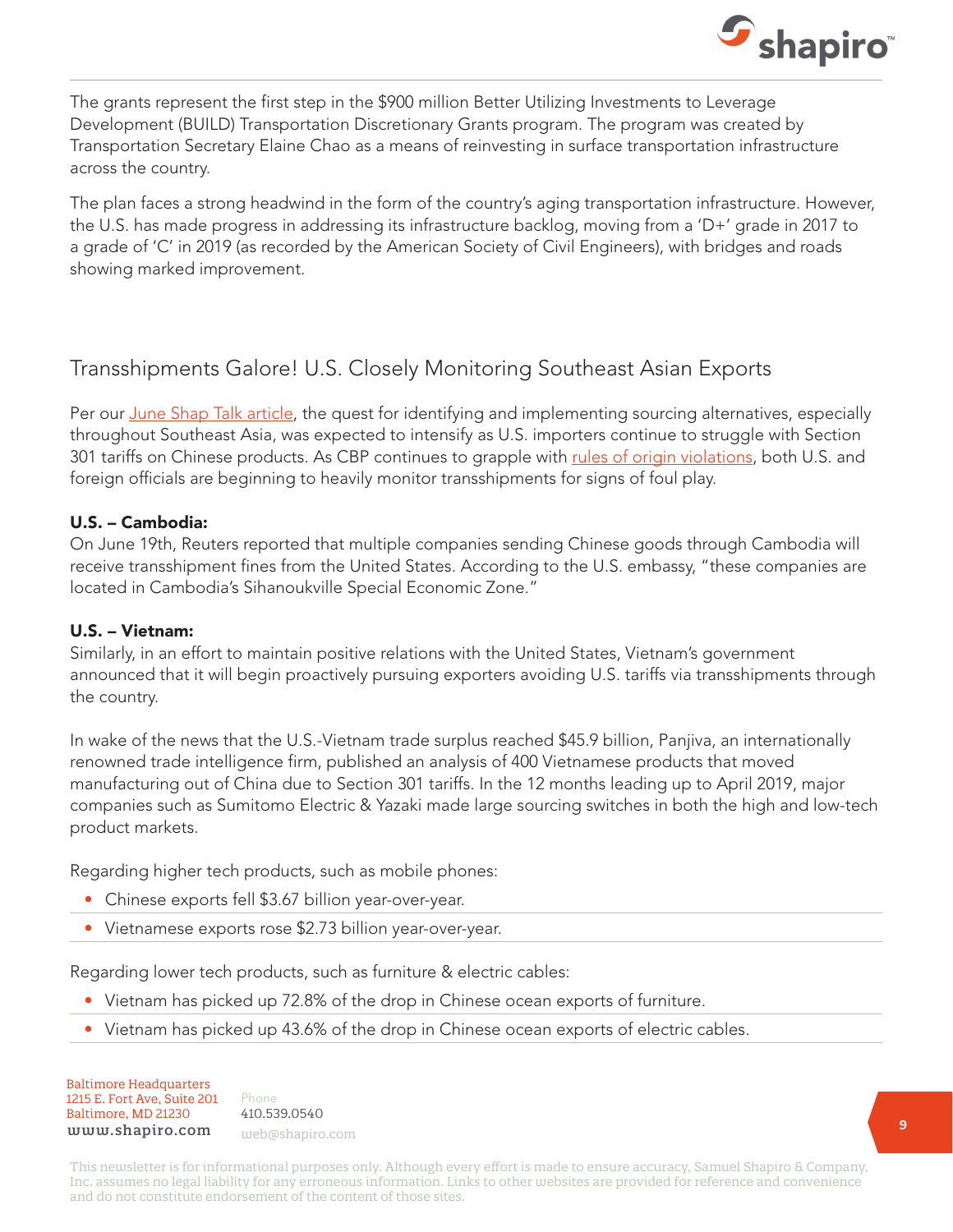

#### Overall Trends

Panjiva also reported that U.S. waterborne shipments have increased for the third month in a row, following the first drop in shipments in 24 months recorded back in February. Similarly, waterborne shipments are up 2.5% from 2018 and containerized freight is up 3% year-to-date.

However, shipment volumes have varied considerably by country as a result of the confusion and uncertainties surrounding the prolonged trade war with China. For example, although imports from China are down 1.6%, imports from Vietnam and India grew 19.5% and 9% respectively.

Asian imports are also trending upwards, with overall regional imports up 7.5%.

Commodity-specific data suggests import volumes have continued to decline for goods already facing heavy Section 301 tariffs, such as steel and furniture, as well as for commodity groups, including toys and garments, that have been less impacted by the previous tariffs, but that are subject to potential List 4 tariffs threatened on Chinese goods.

Panjiva's Research Director, Chris Rogers, explained that the results are an early indicator that companies are finding replacements for China, particularly in other parts of Asia, and are still meeting a strong American consumer demand, which has yet to be significantly tampered by the trade war. However, the possibility that the uptick in shipments is also partly a result of companies faking origins and altering trade [routes](https://www.shapiro.com/newsletters/june-2019-issue-206/#st-4) should not be ignored.

Want more information? Shapiro's [Section 301 Tariff News](https://www.shapiro.com/tariffs/tariff-news/) page can help you evaluate the impact on your supply chain and assist you in weighing various *Importer Options*, such as sourcing alternatives, to reduce your tariffs risk.

#### Abandon Ship – HMM Severs Ties with 2M Alliance, Joins THE Alliance in 2020!

Hyundai Merchant Marine (HMM) has abandoned ties with 2M alliance members Maersk and Mediterranean Shipping Co. (MSC) effective April 1st and revealed that it will become the fourth partner of THE Alliance's network instead. Beginning next year, HMM will join the vessel sharing agreement with Ocean Network Express, Hapag-Lloyd and Yang Ming, all of whom recently decided to renew and extend their cooperation efforts through 2030.

HMM announced that it will be adding more than a dozen new ships to expand its service capabilities. Additions will include:

| New Vessels     | <b>Anticipated Completion Date</b> |
|-----------------|------------------------------------|
| (12) 23,000 TEU | Q2.2020                            |
| (8) 15,000 TEU  | Q2, 2021                           |

Baltimore Headquarters 1215 E. Fort Ave, Suite 201 Baltimore, MD 21230 410.539.0540 www.shapiro.com web@shapiro.com

Phone the set of the set of the set of the set of the set of the set of the set of the set of the set of the set of the set of the set of the set of the set of the set of the set of the set of the set of the set of the set 410.539.0540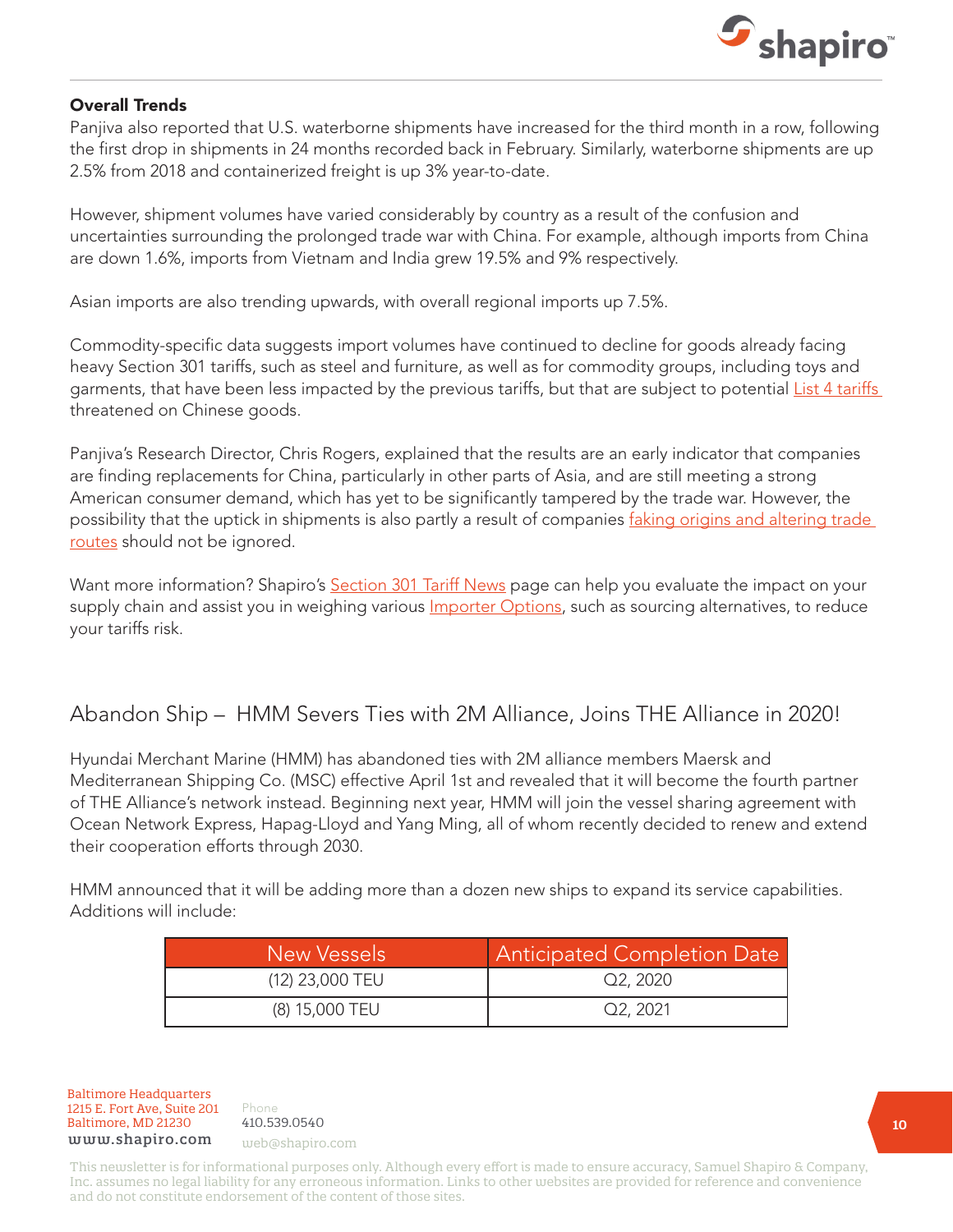

So why did HMM exchange one alliance for another? Analysts have speculated that HMM must have had to make relatively large concessions, such as the procurement of additional ships, in order for its admission to THE Alliance to make sense.

Although many factors were likely weighed in the admittance decision, it is probable that it wasn't what HMM added to THE alliance – it was actually what HMM took away from the 2M alliance that made all the difference.

In that case, the decision to part ways with MSC and Maersk was more likely related to an announcement made earlier this year that the 2M Alliance would begin investing and growing cooperation efforts with ZIM, an HMM competitor, in the Trans-pacific lanes. With its acquisition of HMM, Trans-pacific services will increase from 16 to 19 within THE Alliance. However, with its loss of HMM, 2M stands to lose 3 Trans-pacific services, leaving them to compete with only 11 sailings.

# Maersk CEO Wants Half Its Earnings to Come from Inland Logistics

By 2021, Danish logistics giant A.P. Moller – Maersk hopes to shift the primary source of earnings away from ocean shipping and towards inland logistics. Though containerized ocean freight currently represents about 80% of the company's earnings, Maersk CEO Soren Skou envisions a more equal split between ocean freight and inland logistics services, including warehousing, terminal operations, freight forwarding, and Customs brokerage.

Its recent purchase of Vandegrift Forwarding Company, a combined Customs broker and freight forwarder, earlier this year, as well as its increased investment in online booking solutions, highlight Maersk's drive to diversify its portfolio of logistics and supply chain services beyond its foundational business of ocean shipping.

The pivot comes as the combined result of insight gained from the financial crisis of 2008, the increasingly toxic environment for Trans-pacific trade between China and the United States, as well as the recent trend of declining margins for its ocean freight business (turnover decreased by 40% from 2011 to 2016). The company believes that its existing base of containerized ocean freight customers, which account for nearly 20% of the global market, can serve as a foundation for this realignment. With 70,000 customers, Maersk is one of the largest container carriers, however only a quarter of its customers currently use its inland services.

The move maintains Maersk's competitive position against other large carriers, such as CMA- CGM, which has also sought to diversify its position with the purchase of logistics provider CEVA Logistics and Chinese carriers COSCO Shipping Holdings and China Merchants Shipping. Such moves have led to heavy contributions into the country's "Belt and Road Initiative" through its global investments in terminals, rail linkages, and other freight infrastructure projects.

Despite the investment in inland services, Maersk may still struggle to provide sufficient support for "last mile" logistics (typically managed by freight forwarders), with its investments focused on the largest shipping hubs.

Baltimore Headquarters 1215 E. Fort Ave, Suite 201 Baltimore, MD 21230 410.539.0540 www.shapiro.com web@shapiro.com

Phone 410.539.0540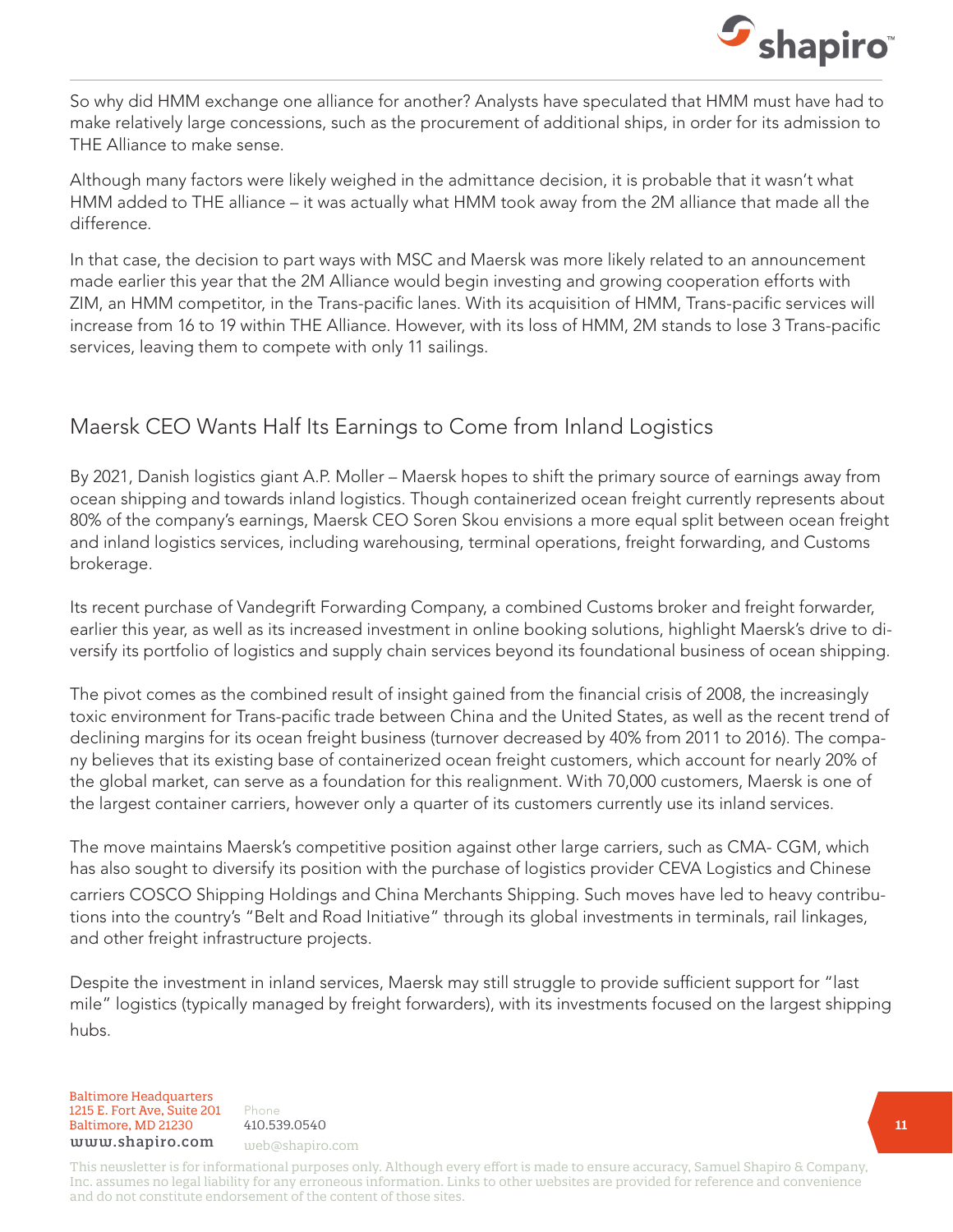

### Carriers Announce Additional Blank Sailings for July

The OCEAN Alliance, including CMA (and APL), COSCO (and OOCL) and Evergreen, announced plans to remove approximately 35,000 TEUs via 3 voided sailings in its Trans-Pacific trade lane this July.

|         | <b>Departing Port</b> | <b>US Ports Set to Call</b> |
|---------|-----------------------|-----------------------------|
| July 1  | North Asia            | Seattle, Vancouver          |
| July 13 | North Asia            | Los Angeles, Oakland        |
| July 15 | North Asia            | Seattle, Vancouver          |

#### OCEAN Alliance Announced Blank Sailings (July):

The newest wave of cancellations follows nearly 25,000 TEUs of voided sailings [in June,](https://www.shapiro.com/newsletters/june-2019-issue-206/#st-8) 10 sailings from March to April, on top of the 22 West Coast bound services and 13 East Coast bound services [initially re](https://www.shapiro.com/newsletters/april-2019-issue-204/#st-6)[moved in February and early March](https://www.shapiro.com/newsletters/april-2019-issue-204/#st-6) in response to struggles with balancing supply and demand.

Traditionally, the peak season should now be heating up as cargo volumes have historically risen during summer. However, carriers' decision to void further sailings occurs amid the continuing decline in demand due to the low volume of Chinese imports resulting from Section 301 cargo front-loading, as well as the decrease in Eastbound Trans-Pacific spot rates from Asia to the West Coast.

In addition to canceled sailings, carriers haven't added any new sailings to their 2019 schedule, largely due to consistently falling Trans-Pacific spot rates. As of last month, spot rates from Asia to both U.S. coasts fell another 2.4%.

Many pundits have speculated that there will likely be additional voided sailings announced in the coming weeks, as well as in the 4th quarter, as carriers continue to struggle with Section 301 tariffs and begin to remove ships from service ahead of the IMO's January 1st low sulfur mandate.

[Subscribe to our Freight Report](https://www.shapiro.com/subscription-center/) for monthly updates and insights on the ever-changing landscape that surrounds the Trans-Pacific market!

Baltimore Headquarters 1215 E. Fort Ave, Suite 201 www.shapiro.com web@shapiro.com Baltimore, MD 21230

Phone that the set of the set of the set of the set of the set of the set of the set of the set of the set of the set of the set of the set of the set of the set of the set of the set of the set of the set of the set of th Phone 410.539.0540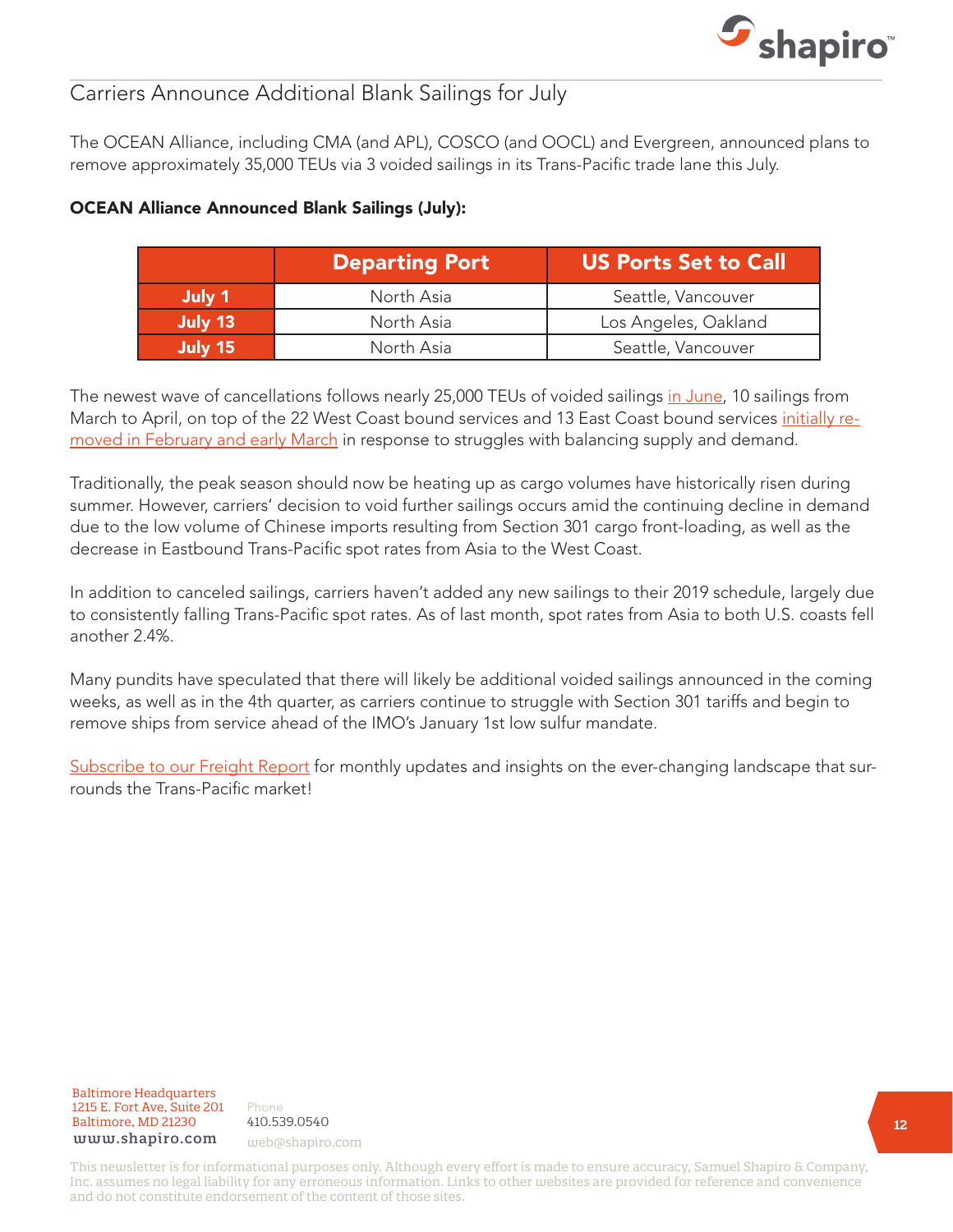

#### FAA Ban on Air Cargo over Iran

The Federal Aviation Administration (FAA) has issued a Notice to Airmen (NOTAM) banning United States air carriers from flying over the Persian Gulf or Gulf of Oman due to the rising tensions stemming from the June 19th incident involving a U.S. Navy drone being shot down by Iranian forces.

Should other countries follow in the U.S.'s footsteps, the rerouted flight paths could saturate the alternate airspace, leading to air traffic control delays as well as flight cancellations. Additionally, the longer flight paths would require more fuel, resulting in payload restrictions for cargo, passengers and bags.

NOTAMs are issued to warn pilots of potential safety hazards on routes and locations.

At this time, it is unclear how long the ban will be in effect.

Shapiro will continue to monitor the situation and provide updates as they become available. Contact our [air specialists](mailto:cindy@shapiro.com) with any questions.

# **SHAPIRO NEWS:**

#### Employee of the Month

As previously featured in Shap Talk, Shapiro has been sharing with you the names of employees who have been recognized for their exceptional efforts and contributions to our Company. At Shapiro, we continually work to develop, challenge, and inspire all of our employees to grow individually and with the Company.

As previously featured in Shap Talk, Shapiro has been sharing with you the names of employees who have been recognized for their exceptional efforts and contributions to our Company. At Shapiro, we continually work to develop, challenge, and inspire all of our employees to grow individually and with the Company.

This month, we would like to recognize **Calvin Barnard, Pricing Analyst...** 

Anyone that has been lucky enough to have Calvin assigned to their rate request knows that he's going to exhaust every option until he finds the best and most creative solution. Calvin has a knack for not only turning the most unmanageable sales requests into workable solutions, but also turning them into regular business. Calvin lives the true spirit of Extreme Ownership every day and everyone in the company appreciates his efforts and his wonderful "can do" attitude.

We encourage you to provide us with employee feedback! Please email us at [hr@shapiro.com.](mailto:hr%40shapiro.com?subject=)



Baltimore Headquarters Baltimore Headquarters 1215 E. Fort Ave, Suite 201 www.shapiro.com <sub>web@shapiro.com</sub> Baltimore, MD 21230

Phone Phone rnone<br>410.539.0540